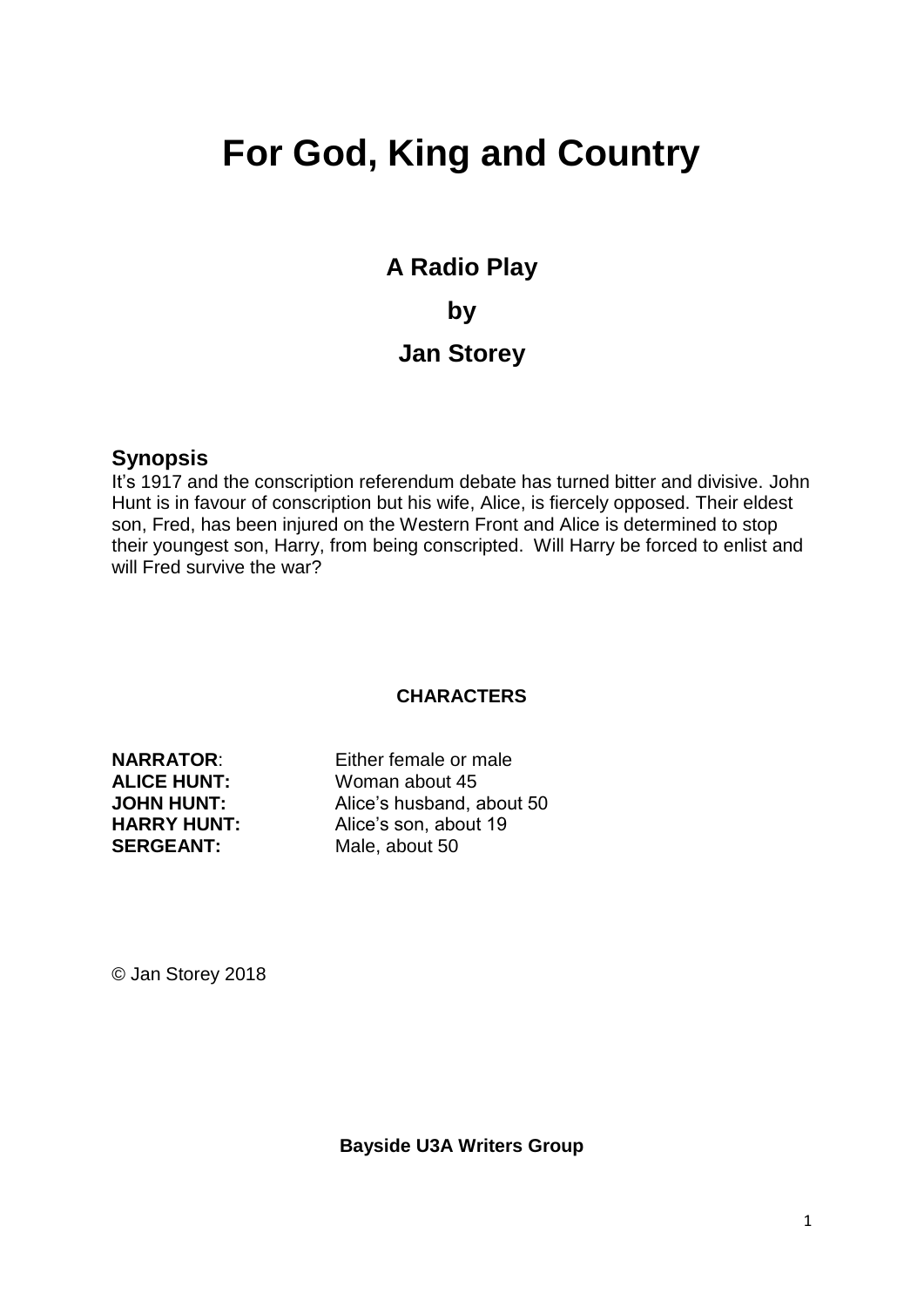# **SCENE ONE: INSIDE THE HUNT'S KITCHEN**

## **AUDIO: WORLD WAR 1 MUSIC**

**NARRATOR** 1917. Prime Minister Billy Hugh's second referendum to introduce conscription divided the country and tore communities and families apart. Propaganda for both sides was polarising, adding to the bitterness and violence of the debate.

| <b>HARRY</b> | Oh, damn. We're out of bread!                                           |
|--------------|-------------------------------------------------------------------------|
| <b>ALICE</b> | I tried to get some but there's none left anywhere. (Pause) Not that we |
|              | can afford it.                                                          |
| <b>HARRY</b> | (Disdainfully) Ha. And the Government wonders why there's been food     |
|              | riots! (Pause) I hate this war.                                         |
| <b>ALICE</b> | I know love. Tea?                                                       |
| <b>HARRY</b> | Yes. Thanks, Mum.                                                       |
|              | <b>AUDIO:</b> Sound of tea being poured                                 |
| <b>HARRY</b> | I don't want to enlist just because Fred volunteered.                   |
| <b>ALICE</b> | I'm proud of you Harry, standing up for your beliefs.                   |
| <b>HARRY</b> | Those pro conscriptionists are mongrels. Did you hear they bashed       |
|              | Arthur?                                                                 |
| <b>ALICE</b> | Oh, no. Really?                                                         |
| <b>HARRY</b> | Then they threw him in the Yarra. Lucky, the poor fella didn't drown.   |
| <b>ALICE</b> | That's terrible!                                                        |
| <b>HARRY</b> | (Pensive) They've given me so many white feathers I could stuff a       |
|              | pillow.                                                                 |
| <b>ALICE</b> | (Sighs) Foolish people. (Pause) There's some porridge in the pot.       |
|              | Would you like some?                                                    |
| <b>HARRY</b> | Only if there's enough left for Dad. He's already angry with me for not |
|              | volunteering.                                                           |
| <b>ALICE</b> | He's worried about our Freddie. That's all.                             |
|              | <b>AUDIO:</b><br>Door slamming and footsteps                            |
| <b>JOHN</b>  | (CHEERILY) Oh good, you're both here. Look what's just arrived.         |
| <b>ALICE</b> | It looks like  is it a letter from Fred?                                |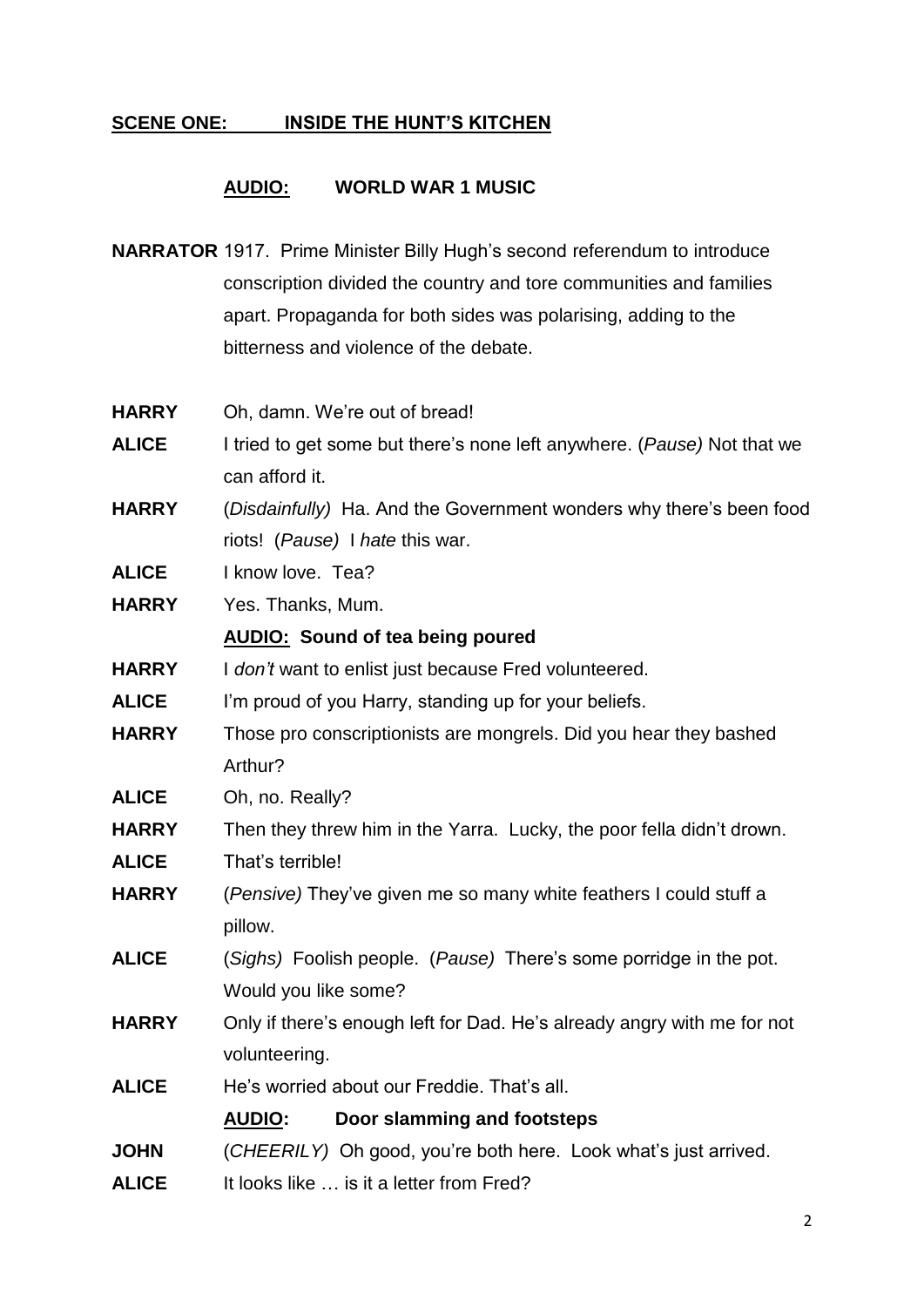| <b>JOHN</b>  | Indeed, it is.                                                           |
|--------------|--------------------------------------------------------------------------|
| <b>ALICE</b> | Oh, John. What does he say.                                              |
| <b>JOHN</b>  | Hang on. Let me open it and I'll read it to you.                         |
|              | Sound of paper rustling<br><b>AUDIO:</b>                                 |
| <b>JOHN</b>  | <b>Dear Family</b>                                                       |
|              | Just a line to let you know I am alright and recovered from my leg       |
|              | injuries. By the time you get this I will have left London and be on my  |
|              | way back to the Front. Don't worry about me for I shall come home        |
|              | well. Your loving son and big brother, Fred.                             |
| <b>HARRY</b> | They must have done a good job getting the shrapnel out of his legs.     |
| <b>ALICE</b> | (SOBS) Oh, my poor darling Freddie. Will I ever see him again?           |
| <b>JOHN</b>  | If you support the troops by voting Yes for conscription, you will.      |
| <b>ALICE</b> | How can you say that John. I couldn't bear it if both my sons were       |
|              | I'm voting No.                                                           |
| <b>JOHN</b>  | Surely, woman, you realise a No vote will play into the hands of the     |
|              | Kaiser – bloody Hun murdering innocent women and children.               |
| <b>ALICE</b> | But, a No vote will keep our Harry at home.                              |
| <b>HARRY</b> | Don't worry, Mum. I'll go to prison first.                               |
| <b>JOHN</b>  | What silly talk, Harry. Think of your brother. You're being unpatriotic. |
| <b>ALICE</b> | Well, I'm sorry John, but I will not vote Yes to send another mother's   |
|              | son to his death.                                                        |
|              |                                                                          |

#### **SCENE TWO: INSIDE THE HUNT'S LIVING ROOM**

## **AUDIO: SOUND OF WAR MUSIC IN BACKGROUND**

- **NARRATOR** War-time censorship made it difficult for anti-conscriptionists to meet and express their views. They adopted the tactic of disrupting pro-conscription meetings in order to have their voices heard.
- **JOHN** Well, you're off then, Alice?
- **ALICE** In about 10 minutes.
- **JOHN** Out with those women again, I suppose.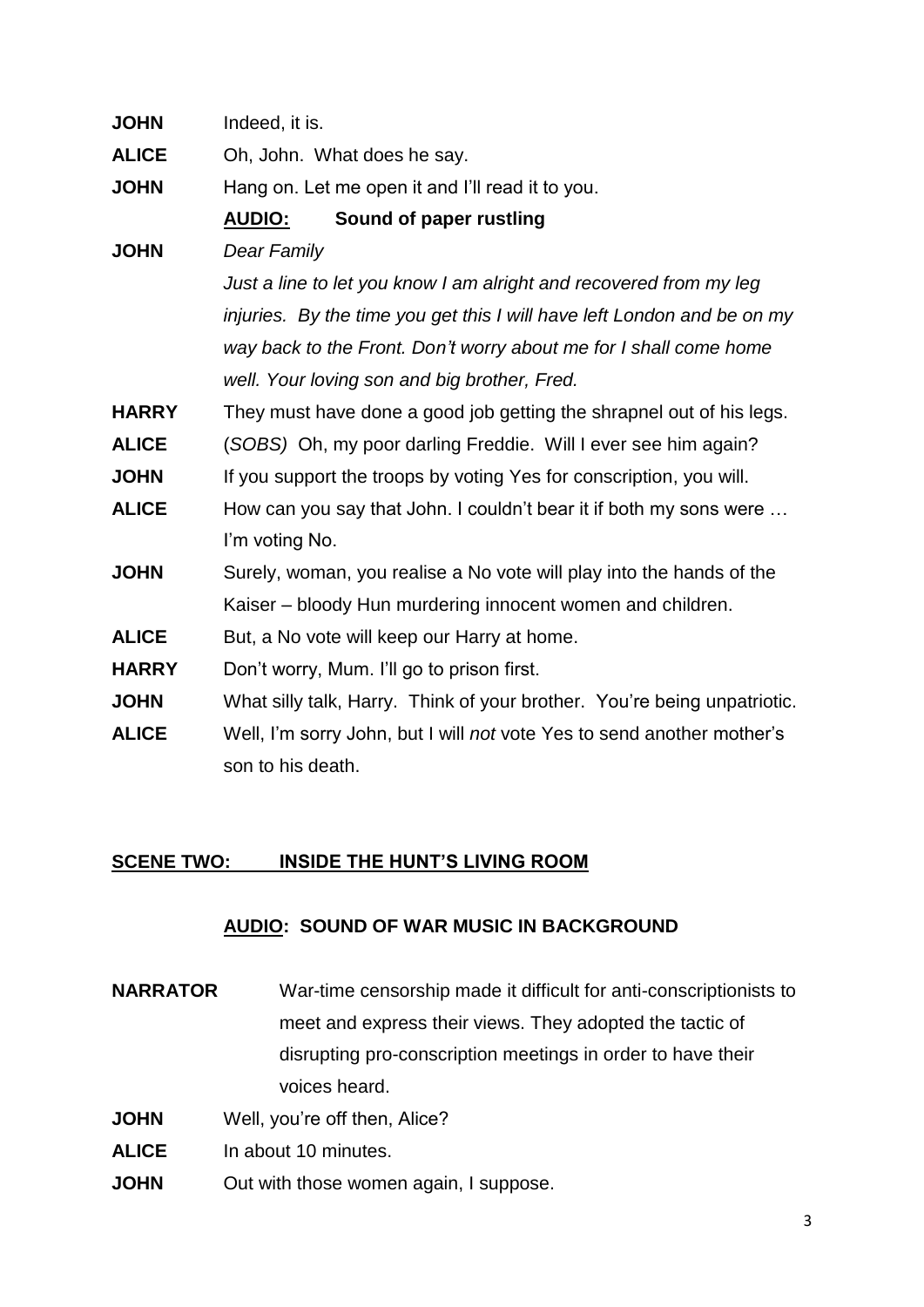| <b>ALICE</b> | You suppose right.                                                          |
|--------------|-----------------------------------------------------------------------------|
| <b>JOHN</b>  | Where's the meeting this time?                                              |
| <b>ALICE</b> | Hmm. The Fitzroy Town Hall.                                                 |
| <b>JOHN</b>  | Look love, I know you're worried about Fred but shouting anti-war           |
|              | slogans won't help him.                                                     |
| <b>ALICE</b> | I won't vote Yes, John.                                                     |
| <b>JOHN</b>  | Instead of protesting why don't you make yourself useful by                 |
|              | volunteering at the Red Cross.                                              |
| <b>ALICE</b> | (Disdainfully) What! By packing Christmas boxes full of cigarettes and      |
|              | chocolate. (Pause) Freddie doesn't even smoke.                              |
| <b>JOHN</b>  | It's wrong to let our troops down. That's why Harry should sign up.         |
| <b>ALICE</b> | And it's wrong to pressure him, John. Our youngest is a pacifist and        |
|              | has no intention of volunteering.                                           |
| <b>JOHN</b>  | If the Yes vote wins he mightn't have a choice.                             |
| <b>ALICE</b> | That's why I'm doing everything to make sure they lose.                     |
| <b>JOHN</b>  | (Pleading) Oh, Alice dear. I wish you'd stay home. You're risking           |
|              | trouble with the law if you go.                                             |
| <b>ALICE</b> | I'm going whatever you say. It's time for women to put down their           |
|              | knitting and say enough is enough.                                          |
| <b>JOHN</b>  | (Getting angry) You're just parroting that darned fool of a woman,          |
|              | Adela Pankhurst.                                                            |
| <b>ALICE</b> | So she's a fool for speaking out against our boys dying like flies. Is that |
|              | what you think?                                                             |
| <b>JOHN</b>  | (Sighs heavily) Well, don't say I didn't warn you.                          |
|              |                                                                             |

#### **SCENE 3: INSIDE POLICE STATION**

**NARRATOR** The police were used to supress anti-conscriptionists. Hundreds were arrested and many jailed for breaching the tough censorship laws.

**SERGEANT** I'm Sergeant Brown. Sit down please, Mrs. Hunt.

**ALICE** (*Sings anti-war song loudly)* I didn't raise my son to be a soldier. I bought him up to be my pride and joy.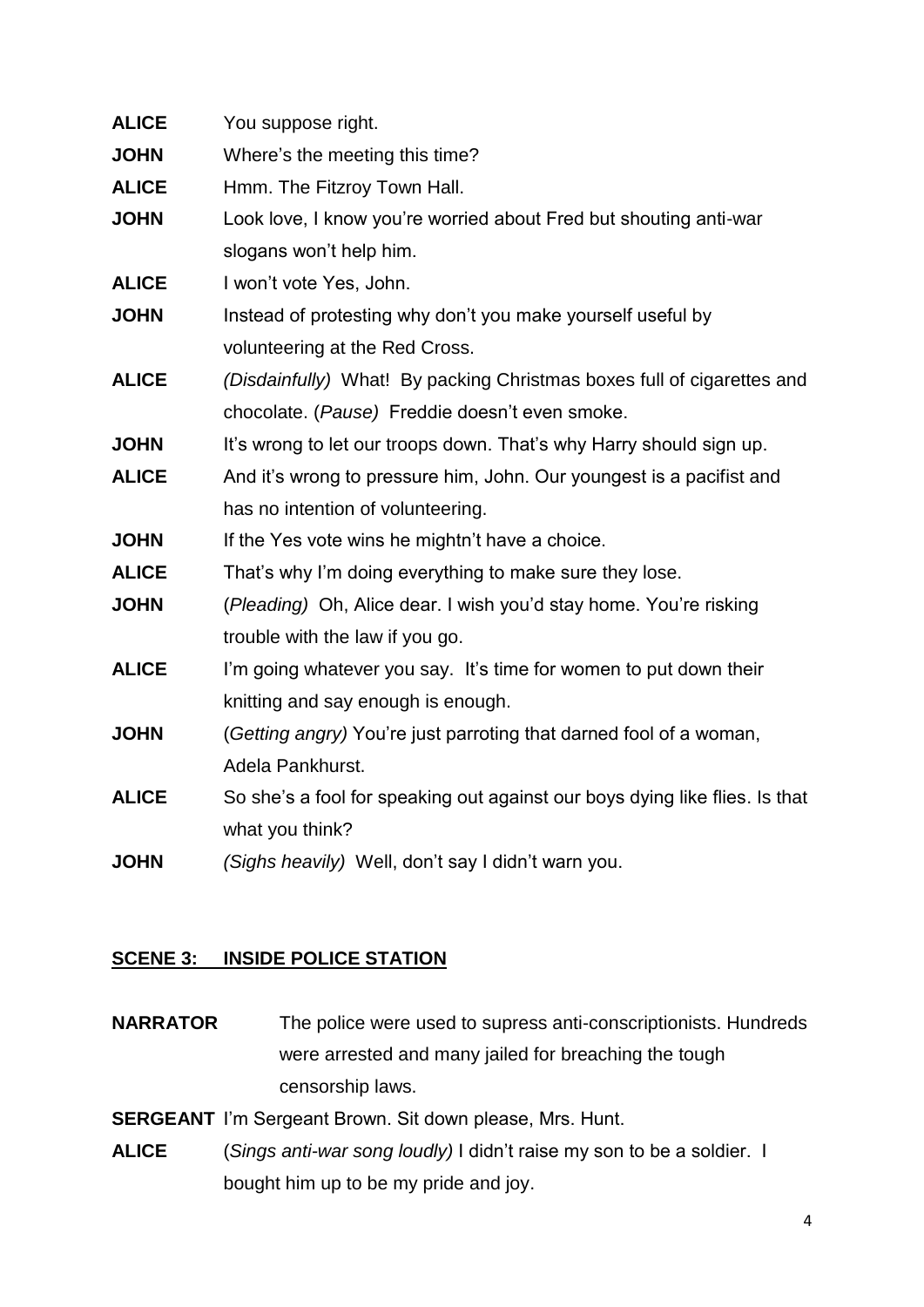**SERGEANT** (*Angrily)* Be quiet and sit down.

- **ALICE** (*Continues singing)* Who dares to put a musket on his shoulder, To kill some other mother's darling boy?
- **SERGEANT** (*More angry)* Stop! Any more and you'll find yourself in the cells.

**ALICE** Why can't I sing?

**SERGEANT** You know perfectly well, that song is banned under the *War Precautions Act.*

**ALICE (***Sighs deeply)* Alright.

**SERGEANT** I must inform you that anything you say or do may be used in evidence against you. Do you understand?

**ALICE** I'm not stupid, Sergeant.

**SERGEANT** I am charging you with disturbing a pro conscription gathering.

- **ALICE** Now why would you do that, Sergeant?
- **SERGEANT** I'll spell it out for you. On October 10, you attended a pro conscription public meeting with the sole purpose of disturbing the peace.

**ALICE** If you say so.

- **SERGEANT** Witness statements claim you were interjecting and shouting anti-war slogans.
- **ALICE** We live in a democracy, don't we?
- **SERGEANT** Pro German are you, Mrs Hunt?
- **ALICE** I was knocked down and forcibly ejected. What are you doing about that, Sergeant?
- **SERGEANT** You are also charged with being in possession of a Red Flag which is banned under the *War Precautions Act*
- **ALICE** I shall be pleading deliberately guilty to all charges.
- **SERGEANT** What does your husband think of you belonging to the Women's Peace Army? Approve, does he?
- **ALICE** It's nothing to do with you what he thinks or doesn't think.
- **SERGEANT** It seems you want to end up in Pentridge like that Adela Pankhurst woman.
- **ALICE** She'll be out soon. Thousands have signed the petition to have her released.
- **SERGEANT** She got what she deserved four months. No wonder the Prime Minister calls her a dammed nuisance.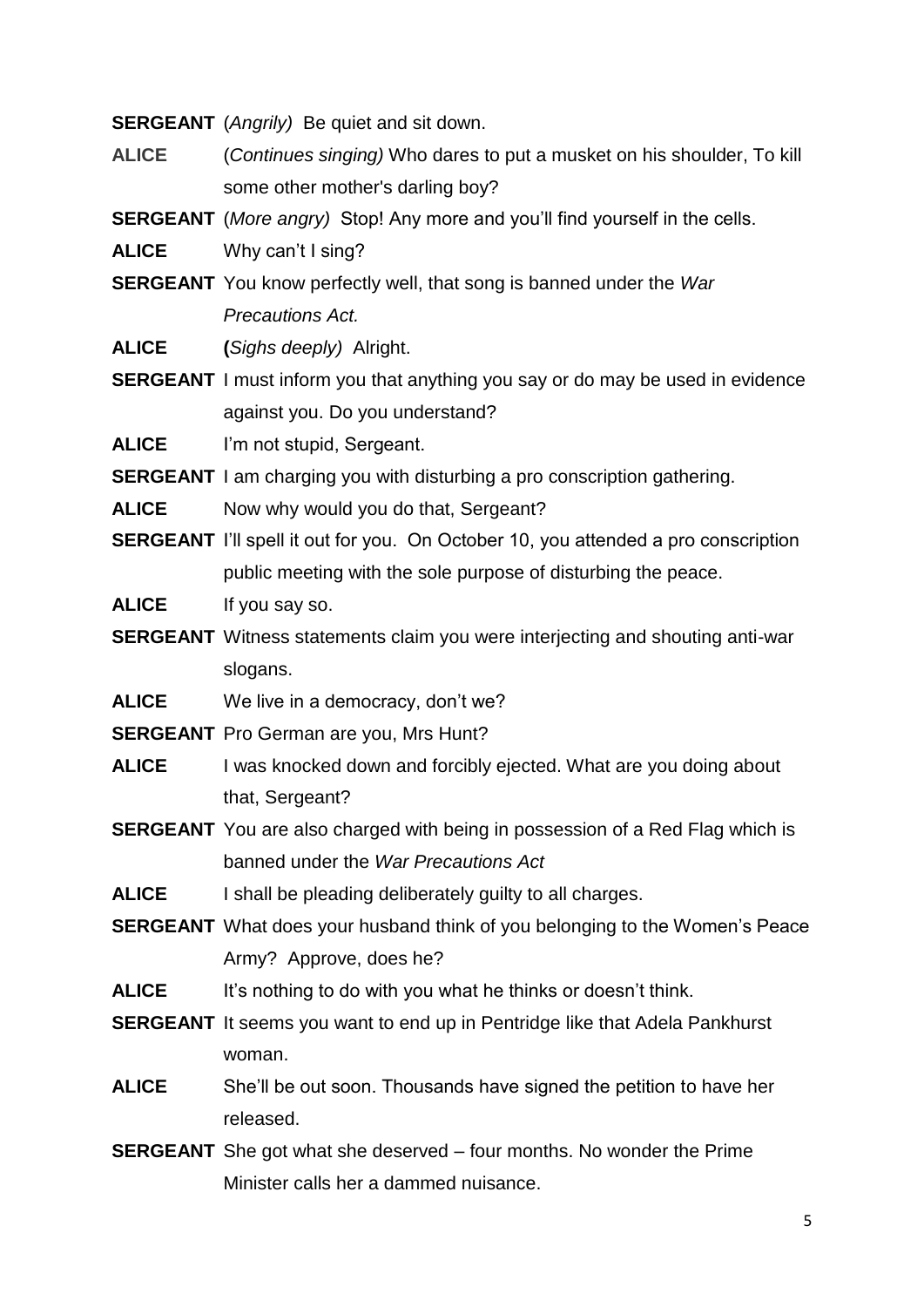- **ALICE** She was just demonstrating against wartime food prices. Since when is that a crime.
- **SERGEANT** If I had my way she'd be deported back to London where she belongs with her pesky suffragette mother.
- **ALICE** Have you quite finished, Sergeant? I'd like to go home now.
- **SERGEANT** For the moment, but I'll see you in court next week, Mrs Hunt.
- **ALICE** I'll be at the Yarra Bank rally on Sunday, Sergeant. Just letting you know in case you want to arrest me again.
- **SERGEANT** If you want to risk that, be it on your own head, Mrs Hunt.

#### **SCENE 4: INSIDE THE HUNT'S LIVING ROOM**

#### **AUDIO: SOUND OF WAR MUSIC IN BACKGROUND AND RUSSLING OF NEWSPAPER**

| <b>NARRATOR</b> | Despite censorship laws obstructing the NO campaign, 53.8                  |
|-----------------|----------------------------------------------------------------------------|
|                 | percent voted against conscription.                                        |
| <b>JOHN</b>     | Well, you must be pleased, Alice.                                          |
| <b>ALICE</b>    | What do you mean, John?                                                    |
| <b>HARRY</b>    | Dad means the anti's won.                                                  |
| <b>ALICE</b>    | Of course, I'm pleased, especially for Harry. (Pause) And you should       |
|                 | be too John.                                                               |
| <b>JOHN</b>     | Humph. The Prime Minister's right. It's a win for the selfish and the      |
|                 | unworthy.                                                                  |
| <b>HARRY</b>    | Selfish! How come I'm too young to vote but old enough to take a           |
|                 | bullet. How was that fair, Dad?                                            |
| <b>JOHN</b>     | (Angrily) Fairness! You talk about fairness when Fred is risking his life. |
| <b>HARRY</b>    | (Scathingly) I know my brother. He wouldn't want to be in a trench with    |
|                 | another bloke who was forced to be there.                                  |
| <b>JOHN</b>     | Well, you both better realise without extra troops the war will take       |
|                 | longer to end.                                                             |
| <b>ALICE</b>    | We've done more than enough as it is. Good God! Twenty-two                 |
|                 | thousand of our men killed this year!                                      |
| <b>JOHN</b>     | Thankfully Fred isn't one of them.                                         |